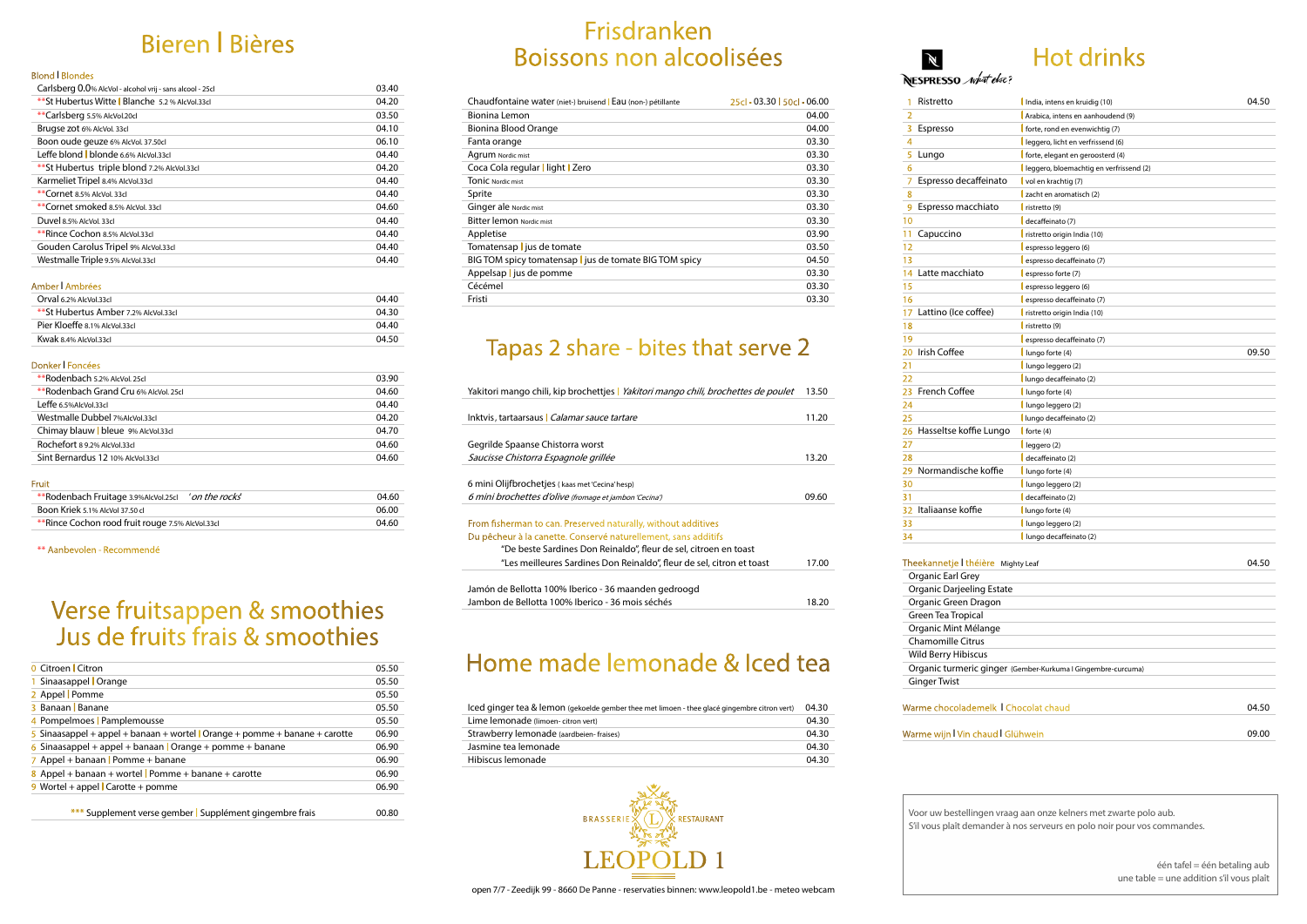## Aperitieven I Apéritifs

| Sangria España                             | 11.00 |
|--------------------------------------------|-------|
| Picon 'maison' witte wijn $++$ vin blanc++ | 10.50 |
| Campari orange - soda                      | 10.50 |
| Porto                                      | 08.40 |
| Ricard                                     | 08.40 |
| Martini                                    | 08.40 |
| <b>Sherry Dry</b>                          | 08.40 |
| Pisang Orange                              | 11.50 |
| Pineau des Charentes                       | 08.50 |
| Aperol Spritz prosecco+aperol              | 11.80 |
| Bloody Mary & Big Tom spicy tomato juice   | 13.90 |
|                                            |       |

### 0.0% ALCOHOL ~ MOCTAILS

| Crodino & vers fruitsap of/ou tonic                                               | 08.20 |
|-----------------------------------------------------------------------------------|-------|
| Virgin Mojito                                                                     | 08.20 |
| Virgin Mojiberry (Framboos / Framboise)                                           | 08.20 |
| Virgin Moscow Mule (mix gember komkommer / mix gingembre, concombre, citron vert) | 08.20 |

### **COCKTAILS**

| 11.00 |
|-------|
| 11.00 |
| 11.00 |
| 13.00 |
| 11.00 |
| 11.00 |
|       |

#### GIN'S

| Bombay 'Sapphire'   England AlcVol. 40%              | 10.90 |
|------------------------------------------------------|-------|
| Bulldog   London dry Gin AlcVol. 40.0%               | 12.10 |
| Copperhead   London dry Gin AlcVol. 40.0%            | 13.30 |
| Gordon's Gin   Great Britain AlcVol. 37.50%          | 10.90 |
| Hendrick's Gin Scotland AlcVol. 41.40%               | 11.90 |
| Mare Gin Spain AlcVol. 43.9%                         | 12.10 |
| Mombassa club gin   Londen premium gin AlcVol. 41.5% | 12.00 |
| Monkey47 Gin   Germany AlcVol. 47%                   | 13.20 |
| Nolet's "Silver" Dry gin   Holland AlcVol. 47.60%    | 13.80 |
| Sipsmith   London dry Gin AlcVol. 41.6%              | 12.10 |
| Tanqueray   London dry Gin AlcVol. 43.10%            | 10.90 |

#### TONIC

| .                                   |       |  |
|-------------------------------------|-------|--|
| Fentiman's bio tonic water - UK     |       |  |
| Fentiman's rose lemonade tonic - UK |       |  |
| Nordic tonic water                  |       |  |
| Fever tree Indian tonic water       | ሰን 56 |  |
|                                     |       |  |

### Whisky's

| .                                                                                         |       |
|-------------------------------------------------------------------------------------------|-------|
| Johnnie Walker Red Label   40° Scotch whisky                                              | 10.90 |
| J&B old Scotch whisky 40°                                                                 | 10.90 |
| Glenfiddich, pure malt 40°                                                                | 10.90 |
| Jack Daniels   40° Tennessee Old n°7                                                      | 10.90 |
| Jack Daniels Gentleman Jack   40° Tennessee full-bodied with fruit and spices             | 12.00 |
| Greenore Single Grain   Irisch Whisky   40° aroma of sweet corn, and vanilla from the oak | 12.00 |
| Ardbeg 10 Years   ingle Malt   46° the most peated, smoky, most complex single malt       | 11.80 |
| Laphroaigh Quarter Cask   48° smoke, vanilla, cake, banana and peated                     | 11.80 |
| Laphroaigh triple wooded   48° triple maturation in 3 types of casks                      | 11.80 |
| Glenmorangie Lasanta   43° flavors of Spanish grapes with hints of orange                 | 12.60 |
|                                                                                           |       |

# Alcohol I Alcools

## Witte wijnen I Vins blanc

### Niet Franse wijnen I Vins non Français

#### Franse wijnen I Vins Français 30 Merlot Luc Pirlet

|     | Niet Franse Wijnen I vins non Français                                     |                 |
|-----|----------------------------------------------------------------------------|-----------------|
| 50  | Darling Cellars   Chenin Blanc & Sauvignon Blanc   South Africa            | 29.50           |
|     | 52 Echeverria   Chardonnay 'Gran Reserva' / Curico Valley   Chili          | 35.80           |
| 53  | Sauvignon Blanc   Kingfisher Bay estate / Marlborough   New Zeeland        | 36.00           |
|     | 54 Riesling Cuvée "Orbel"   Huff / Rheinhessen   Duitsland                 | 43.90           |
| 83. | Chardonnay Tenuta Regaleali   Contea Di Sclafani   Sicilia Italia          | 59.10           |
| 87  | Sauvignon "Winkl"   Cantina Terlano   Alto Adige   Italia                  | 43.00           |
| 91. | Cri Cri, El Canto del grillo   100% Chardonnay   Somontano   España        | 49.80           |
|     | 90 Lunas   94% Chardonnay 6% Gewürztraminer   Somontano   España           | 34.00           |
|     |                                                                            |                 |
|     | <b>Franse wijnen I Vins Français</b>                                       |                 |
|     | 69 Sauvignon 'Luc Pirlet' of / ou Chardonnay 'La source'                   | 75 cl - 29.50   |
|     | glas I verre                                                               | 06.00           |
|     | karaf I pichet                                                             | $25$ cl - 09.90 |
|     | karaf I pichet                                                             | 50 cl - 19.00   |
|     |                                                                            |                 |
|     | 79 Muscadet   Cuvée "Pierre de Lagrange" Domaine Luneau Papin   Loire      | 37 cl 23.70     |
|     | 80 Muscadet   Cuvée "Pierre de Lagrange" Domaine Luneau Papin   Loire      | 75 cl 38.50     |
|     | Sancerre Domaine Lauverjet Christian Loire                                 | 37 cl - 24.50   |
|     | 72 Sancerre   Domaine Lauverjet Christian   Loire                          | 75 cl - 32.10   |
|     | 75 Pouilly Fumé   Cuvée 'les Croqueloups'   Domaine Chauveau   Loire       | 37.50           |
| 73. | Pinot Blanc   Domaine Boeckel   Alsace                                     | 32.20           |
| 77. | Chablis   Cuvée 'Vieilles Vignes'   Domaine Hamellin   Bourgogne           | 41.10           |
| 81. | Saint-Véran   Cuvée" Arpége" Domaine Barrault   Bourgogne                  | 41.20           |
|     | 84 Viré Clessé Cuvée "EJ Thevenet"   Domaine Bongran   Bourgogne           | 55.00           |
| 78  | Sauvignon Blanc   Château Reynon   Bordeaux                                | 37.30           |
|     | 86 Château De France   Pessac Léognan   Bordeaux                           | 49.00           |
|     | 82 Châteauneuf du Pape   Domaine Pierre Usseglio   Cuvée tradition   Rhone | 53.90           |
|     | 85 Picpoul de Pinet   "Beauvignac" Les Costieres de Pomerols   Languedoc   | 29.90           |

| 89 Syrah Luc Pirlet |  |
|---------------------|--|
| glas verre          |  |
| karaf   pichet      |  |
| karaf   pichet      |  |
|                     |  |

90 Darling Cellars South 93 Sancerre | Domaine 94 Summer Time | Côte

88 Coudoulet I Domaine Coudoulet I Viognier I Languedoc 29.00 89 Guillaume I 100% Chardonnay I Languedoc 26.00

|  | Niet Franse wijnen IV |  |
|--|-----------------------|--|
|  | 10 Darling Cellars Sc |  |

- 13 Boland Cellar | Cal
- 15 Echeverria | Carmé
- 16 Barbera d'Asti | "M
- 17 Artigas Bodegas 18 Brunello di Monta

| Fianse Wijnen Fvins Fiançais                                                     |                                                                                                        |
|----------------------------------------------------------------------------------|--------------------------------------------------------------------------------------------------------|
| 30 Merlot   Luc Pirlet                                                           | 75 cl - 29.50                                                                                          |
| glas I verre                                                                     | 06.00                                                                                                  |
| karaf I pichet                                                                   | 25 cl -09.90                                                                                           |
| karaf I pichet                                                                   | 50 cl - 19.00                                                                                          |
|                                                                                  |                                                                                                        |
|                                                                                  | $37$ cl - 23.50                                                                                        |
|                                                                                  | 75 cl - 36.90                                                                                          |
| 40 Pinot noir Dom. Dietrich   Alsace                                             | 36.40                                                                                                  |
| 34 Côtes du Rhône <sup>l</sup> "Les trois Soeurs" Domaine grands bois l Rhône    | 35.20                                                                                                  |
| 37 Saint Amour   'Clos du Châpitre'   Beaujolais                                 | 38.80                                                                                                  |
| 36 Château Patache d'aux l'Cru Bourgeois'   Médoc   Bordeaux                     | 41.20                                                                                                  |
| 39 Pessac Léognan I Grand Vin de Bordeaux (3° wijn Château Haut Bailly)          | 47.80                                                                                                  |
| 41 Château Chasse Spleen   'Cru Bourgeois Exceptionnel'   Moulis   Bordeaux      | 56.60                                                                                                  |
| 43 Château La Lagune   "Grand Cru Classé"   Haut-Médoc   Bordeaux                | 68.80                                                                                                  |
| 44 Château Carbonnieux   "Grand Cru Classé"   Pessac-Léognan (Graves)   Bordeaux | 56.60                                                                                                  |
| 45 Château Giscours   "Grand Cru Classé"   Margaux   Bordeaux                    | 70.10                                                                                                  |
| 46 Château De Sales Pomerol Bordeaux                                             | 53.10                                                                                                  |
| 47 Connetable du Château Talbot   Saint-Julien   Bordeaux                        | 56.40                                                                                                  |
| 48 Château Petit Bocq Saint-Estèphe Bordeaux                                     | 45.70                                                                                                  |
| 38 Château Sociando Malet   "Cru Bourgeois"   Haut-Médoc   Bordeaux              | 55.40                                                                                                  |
| 29 Château Lagrange   "Grand Cru Classé"   Saint-Julien   Bordeaux               | 82.90                                                                                                  |
| 14 Château Vieux Lescours   "Grand Cru"   Saint-Emilion   Bordeaux               | 33.00                                                                                                  |
| 49 Marsannay Domaine   Philippe Charlopin - Parizot   Bourgogne                  | 51.10                                                                                                  |
|                                                                                  | 31 Sancerre   Domaine Lauverjet Christian   Loire<br>32 Sancerre   Domaine Lauverjet Christian   Loire |



| 30 Meriot Luc Pirlet |
|----------------------|
| glas I verre         |
| karaf I pichet       |
| karaf I pichet       |

### 31 Sancerre | Domaine

- 32 Sancerre | Domaine 40 Pinot noir | Dom. D
- 34 Côtes du Rhône I
- 37 Saint Amour | 'Clos
- 36 Château Patache
- 39 Pessac Léognan I G
- 41 Château Chasse S
- 43 Château La Lagur
- 44 Château Carbonn 45 Château Giscours
- 46 Château De Sales
- 47 Connetable du Ch
- 48 Château Petit Boo
- 38 Château Sociando
- 29 Château Lagrang
- 14 Château Vieux Le
- 49 Marsannay Doma
- 42 Gevrey Chambertin "les Crais" | Domaine C Ninot et fils | Bourgogne 56.00



# Rodewijnen I Vins rouge

#### Vins non Francais

| <b>Outh Africa</b>   Cinsault Cabernet Sauvignon | 29.50 |
|--------------------------------------------------|-------|
| bernet Sauvignon   Paarl South Africa            | 32.20 |
| énère 'Gran Reserva'   Curico Valley   Chili     | 35.80 |
| Aonte Bruna" - Braida Piemonte Italia            | 45.10 |
| Mas Alta   Priorat - España                      | 49.30 |
| alcino Tenuta II Poggione Toscana Italia         | 66.90 |
|                                                  |       |

| 89 Syrah Luc Pirlet                               | 75 cl - 29.50   |
|---------------------------------------------------|-----------------|
| glas verre                                        | 06.00           |
| karaf   pichet                                    | $25$ cl - 09.90 |
| karaf   pichet                                    | $50$ cl - 19.00 |
|                                                   |                 |
| 90 Darling Cellars South Africa Merlot rosé       | 29.50           |
| 93 Sancerre   Domaine Lauverjet Christian   Loire | $75$ cl - 36.90 |
| 94 Summer Time   Côte de Provence                 | $75$ cl - 31.00 |
| Summer Time   Côte de Provence   MAGNUM           | $1,5$   - 50.90 |

## Roséwijnen I Vins rosé

| Bacardi Rum                       | 11.50 |
|-----------------------------------|-------|
| Jenever jong / oud                | 11.50 |
| Vodka Smirnoff                    | 11.50 |
| Vodka Belvedere                   | 11.90 |
| Drambui                           | 11.00 |
| <b>Grand Marnier</b>              | 11.00 |
| Baileys Irish Cream               | 10.50 |
| Poire Williams   Williamsbirne    | 10.50 |
| Cointreau                         | 10.50 |
| Amaretto Di Saronno               | 10.50 |
| Cognac Vigier Latour VS           | 10.50 |
| Calvados Du Breuil 8 ans          | 10.50 |
| Limoncello                        | 09.00 |
| Havana club anejo 7anos dark rhum | 11.50 |

# Champagne <sub>I</sub> Prosecco <sub>I</sub> Cava

| Champagne Vranken BRUT ***       | glas verre - 12.00 |
|----------------------------------|--------------------|
|                                  | $75c - 52.00$      |
|                                  |                    |
| Cava BRUT                        | $75c - 36.00$      |
| Prosecco Tenuta Santa Anna D.O.C | $75c - 36.00$      |
| Champagne Pommery BRUT           | $75c - 66.00$      |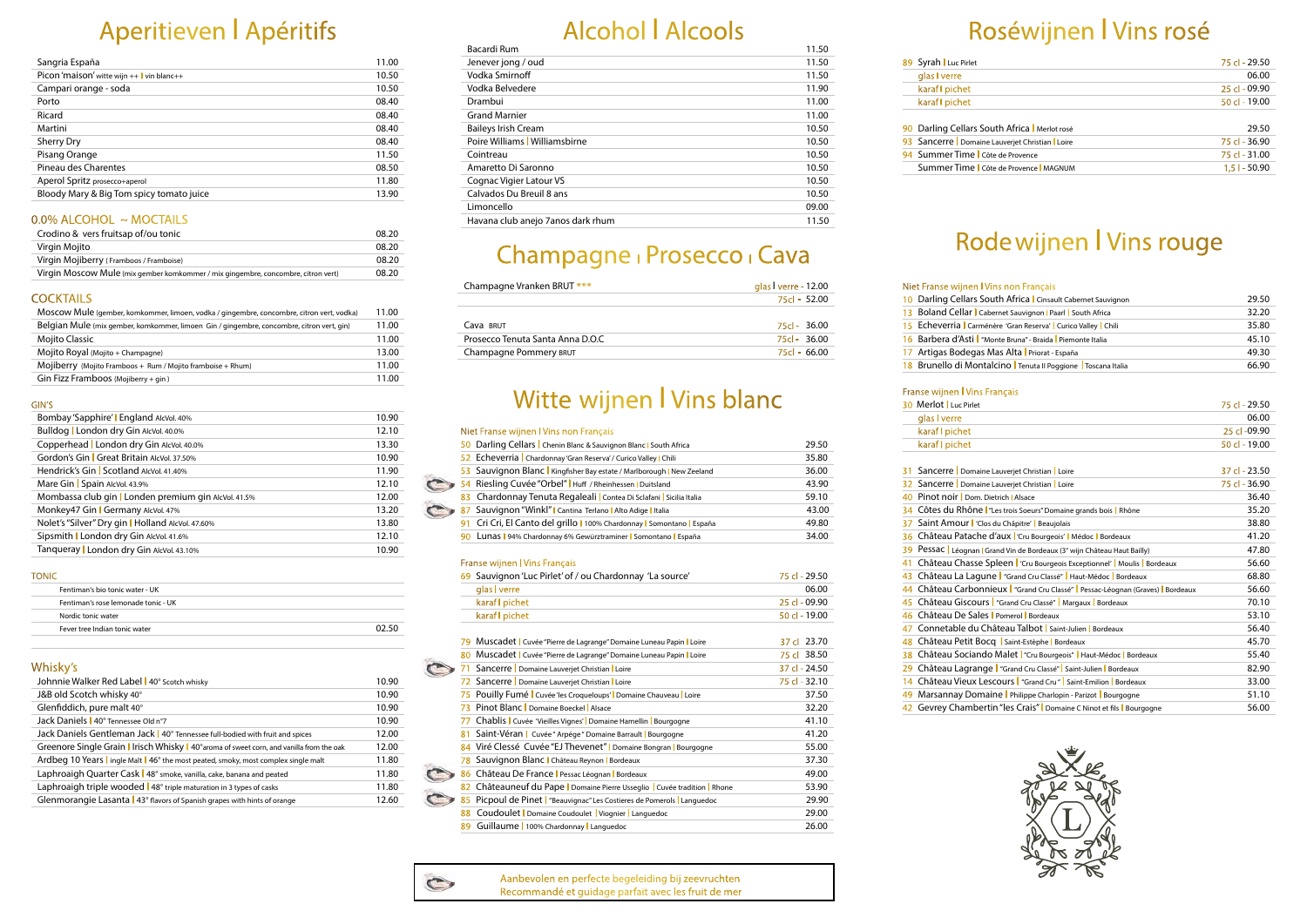## Salades, light & veggie

|                                                   | Tomaat mozzarella burrata, pesto, variëteit van tomaten   mozzarella burrata, pesto, tomates | 21.90 |
|---------------------------------------------------|----------------------------------------------------------------------------------------------|-------|
|                                                   |                                                                                              |       |
|                                                   | Salade met verse tonijn, wakame, rode biet, frambozen vinaigrette                            |       |
|                                                   | Salade de thon frais, wakame, betterave, vinaigrette de framboise                            | 28.90 |
|                                                   |                                                                                              |       |
| Salade met warm geitenkaasje en gebakken spek     |                                                                                              |       |
| Salade de chèvre chaud & lardons                  |                                                                                              | 21.60 |
|                                                   |                                                                                              |       |
| Ceasar salade met kip   Ceasar salade avec poulet |                                                                                              | 21.80 |
|                                                   |                                                                                              |       |
|                                                   | Salade Mexicaine met kip, avocado   Salade Mexicaine au poulet, avocat                       | 22.80 |
|                                                   |                                                                                              |       |
|                                                   | Garnaalkroketten met brood   Croquettes de crevettes avec du pain                            | 19.90 |
|                                                   |                                                                                              |       |
| Spaghetti bolognaise                              |                                                                                              | 19.90 |
|                                                   |                                                                                              |       |
| Veggie spaghetti bolognaise - Seitan Bertyn -     |                                                                                              | 18.90 |
|                                                   |                                                                                              |       |
| Veggie - Melanzane                                | lasagne van aubergine, mozzarella, tomaat en parmezaanse kaas                                |       |
|                                                   | Lasagne d'aubergine et mozzarella, tomate et parmesan                                        | 20.90 |

## Thai dishes

|                   | Yum Nua Biefstuk op zijn Thais (jasmijnrijst)                                  |       |
|-------------------|--------------------------------------------------------------------------------|-------|
|                   | Salade de boeuf tiède, façon 'Thai' (avec riz au jasmin)                       | 28.90 |
| Yum Kai           | Kip op zijn Thais (jasmijnrijst)                                               |       |
|                   | Salade de poulet tiède, façon 'Thai' (avec riz au jasmin)                      | 24.90 |
| Yum Pla           | kabeljauw op zijn Thais (jasmijnrijst)                                         |       |
|                   | Salade de cabillaud tiède, façon 'Thai' (avec riz au jasmin)                   | 30.60 |
|                   | Opgevulde kippenvleugeltjes   Ailes de poulet farcies                          |       |
|                   | rode currysaus (jasmijnrijst) - sauce curry rouge (avec riz au jasmin)         | 23.60 |
| Kan Red Curry Nua |                                                                                |       |
|                   | Rundsvlees met rode curry, bamboo en Thaise basilicum (jasmijnrijst)           |       |
|                   | Viande de boeuf, Thai curry rouge, bamboo et basilic Thai (avec riz au jasmin) | 28.60 |
| Kan Red Curry Kai |                                                                                |       |
|                   | kip met rode curry, bamboo en Thaise basilicum (jasmijnrijst)                  |       |
|                   | poulet, Thai curry rouge, bamboo et basilic Thai (avec riz au jasmin)          | 24.90 |

## Zeevruchten I Fruits de mer

#### Oesters - Huîtres I Cuvée Prestige Oleronnaise \*\*\*\* 03.50

Zeevruchten schotel, 'prestige', krabbenpoot, koningsgarnalen, Noordzeekrab, kreeft, langoustines, oesters, wulken, kreukels, zeemessen, clams, volgens verse aanvoermarkt.

| per 2 personen met 1/1 kreeft       | 128.00 |
|-------------------------------------|--------|
| per 2 personen zonder kreeft        | 98.00  |
| voor 1 persoon met volledige kreeft | 85.00  |
| voor 1 persoon zonder kreeft        | 49.00  |

Fruits de mer 'prestige', pinces de crabes, crevettes royales, crabe de la Mer du Nord, homard, langoustines, huîtres, bullots, bigorneaux, couteaux de mer, clams, suivant les arrivages du marché.

| pour 2 personnes avec 1/1 homard        | 128.00 |
|-----------------------------------------|--------|
| pour 2 personnes sans homard            | 98.00  |
| pour 1 personne avec 1/1 homard complet | 85.00  |
| pour 1 personne sans homard             | 49.00  |
|                                         |        |

# Vis I Poissons

| Salade met verse tonijn, wakame, rode biet, frambozen vinaigrette                                            |          | Steak    |
|--------------------------------------------------------------------------------------------------------------|----------|----------|
| Salade de thon frais, wakame, betterave, vinaigrette de framboise                                            | 28.90    |          |
|                                                                                                              |          |          |
| Tonijnsteak   Steak de thon à la plancha, ratatouille Niçoise                                                | 28.50    |          |
|                                                                                                              |          | Vol au   |
| Noordzeebouillabaisse                                                                                        |          |          |
| Bouillabaisse de la Mer du Nord                                                                              | 36.70    | Filet a  |
|                                                                                                              |          |          |
| Noordzeebouillabaisse 'Royale' (verkocht per 2 pers = 2 x 275gr kreeft)                                      |          | Maïs p   |
| Bouillabaisse de la Mer du Nord 'Royale' (vendu par 2 pers = 2 x 275gr homard)                               | 55.00 pp |          |
|                                                                                                              |          | Mac Le   |
| Vissoep, toast en rouille Soupe de poisson, toast et rouille                                                 | 18.40    |          |
|                                                                                                              |          |          |
| Zeetong met salade en frietjes   Sole meunière avec salade et frites                                         | 39.00    |          |
|                                                                                                              |          |          |
| Inktvis 'Armoricaine'   Calamar à l'Armoricaine                                                              | 24.90    | Huisger  |
|                                                                                                              |          | Bambi    |
| Kabeljauw coulis van zachte paprika, pesto, fettucinni Cabillaud coulis de poivrons doux, pistou, fettucinni | 34.60    | Coupe    |
|                                                                                                              |          | Dame     |
|                                                                                                              |          | Coupe    |
| Kabeljauw Hollandaise & puree aardappelen Cabillaud sauce Hollandaise & pommes purée                         | 34.60    | Specu    |
|                                                                                                              |          | Ice Co   |
| Gebakken scheermessen in de lookboter   Poelée de couteaux au beurre à l'ail                                 | 25.80    | Parfait  |
|                                                                                                              |          | Banan    |
| Brochette van scampis, tartaarsaus & verse frietjes   Brochette de scampis, sauce tartare, frites            | 29.60    | Valend   |
|                                                                                                              |          | Parfait  |
| Roggevleugels Bruine boter met kappertjes                                                                    |          | Crème    |
| Aile de raie Beurre noisette aux câpres                                                                      | 32.20    | vanille- |

# Kindjes I Enfants

| Vissteak met frietjes I Steak de poisson et frites                       | 16.80 |
|--------------------------------------------------------------------------|-------|
| Kaaskroketten met frietjes l Fondues parmesan et frites                  | 16.10 |
| Kindersteak natuur met frietjes <b>I</b> Steak nature et frites          | 19.90 |
| Spaghetti Bolognaise                                                     | 18.90 |
| Gebakken kippenfilet met appelmoes l Filet de poulet et compote de pomme | 18.90 |
| Garnaalkroketten (brood) Croquettes de crevettes (pain)                  | 19.90 |
|                                                                          |       |

### mosselen I moules

Het mosselseizoen is op zijn einde gelopen, niettegenstaande we altijd de beste kwaliteit aankopen (jumbo\*\*\*\*) zijn de mosselen zeer klein en droog. Hierdoor hebben we besloten tijdelijk geen mosselen meer te verkopen dit tot het nieuwe mosselseizoen is aangebroken, die we verwachten rond 1 juli. Deze beslising enkel en alleen omdat kwaliteit altijd onze eerste prioriteit is. Hartelijk dank voor uw begrip.

La saison des moules est terminée, même si nous achetons toujours la meilleure qualité (jumbo\*\*\*\*), les moules sont très petites et sèches. Par conséquence, nous avons décidé d'arrêter temporairement la vente de moules jusqu'au début de la nouvelle saison , que nous attendons vers le 1er juillet. Cette décision uniquement parce que la qualité est toujours notre priorité numéro un. Merci pour votre compréhension.

# Vlees I Viandes

### **Dessert**

#### maakt roomijs met slagroom | Glaces faîtes maison avec chantilly

| & slagroom <mark>l</mark> Banane, sauce chocolat & crème fraîche | 11.90 |
|------------------------------------------------------------------|-------|
| igroom <mark>I</mark> Fruits frais & crème fraîche               | 12.90 |
| l glace                                                          | 13.20 |
|                                                                  |       |

| Steak (Tournedos) natuur - nature   met frietjes - frites                    | 29.80 |
|------------------------------------------------------------------------------|-------|
| met lookboter - beurre à l'ail                                               | 30.80 |
| groene peper - poivre vert béarnaise champignons                             | 31.90 |
| Vol au vent van hoevekip met frietjes Vol au vent au poulet fermier - frites | 25.80 |
| Filet américain l tartaar                                                    | 28.80 |
| Maïs piepkuiken   Coquelet nourri au grain   met frietjes - frites   salade  | 25.90 |
| Mac Leo   Hamburger 100% Black Angus   frietjes - frites                     | 20.30 |

| Bambino                                                                                                                                                                              | 08.50 |
|--------------------------------------------------------------------------------------------------------------------------------------------------------------------------------------|-------|
| Coupe Vanille                                                                                                                                                                        | 09.90 |
| Dame Blanche                                                                                                                                                                         | 11.20 |
| Coupe Brésilienne                                                                                                                                                                    | 10.60 |
| Speculoosijs   Glace Spéculoos                                                                                                                                                       | 09.80 |
| Ice Coffee warme koffie, vanille-ijs, melkmousse   café chaud, glace vanille, mousse de lait                                                                                         | 09.80 |
| Parfait Fruits vers fruit I fruit frais                                                                                                                                              | 12.00 |
| Banana Split                                                                                                                                                                         | 11.80 |
| Valencia vers sinaassap, vanille-ijs & slagroom   jus d'orange frais, glace vanille & crème fraîche                                                                                  | 09.80 |
| Parfait Advocaat                                                                                                                                                                     | 12.00 |
| Crème de la Crème                                                                                                                                                                    |       |
| vanille- & praliné-ijs, meringue, hazelnootsaus   glace vanille & praliné, meringue & sauce noisettes                                                                                | 12.00 |
|                                                                                                                                                                                      |       |
| <b>Milkshakes</b>                                                                                                                                                                    |       |
| Vanille<br>I Banaan - Banane I Chocolade - Chocolat I Aardbeien - Fraises                                                                                                            | 07.50 |
|                                                                                                                                                                                      |       |
| Dessert - diverse aanraders   Desserts recommandations                                                                                                                               |       |
| Panacotta met crème van mango l Panacotta, crème de manguee                                                                                                                          | 11.00 |
|                                                                                                                                                                                      |       |
| Espuma van creme brulée (met oranjebloesem, ijs van yuzu, meringue)                                                                                                                  |       |
| Espuma de crème brulée (à la fleur d'oranger, glace au yuzu, meringue)                                                                                                               | 12.00 |
|                                                                                                                                                                                      |       |
| Crunch, vanille room en aardbeien met een sorbet van aardbeien, munt en basilicum<br>Croquant Fraises Basilic (crème légère à la vanille, fraise et sorbet fraise basilic et menthe) | 12.00 |
|                                                                                                                                                                                      |       |
| Witte chocolademousse & speculoos   Mousse au chocolat blanc & speculoos                                                                                                             | 09.00 |
|                                                                                                                                                                                      |       |
| Tarte tatin met huisgemaakt vanille-ijs   Tarte tatin avec glace vanille maison                                                                                                      | 12.00 |
| Caramelmacaron, ijs van caramel   Macaron caramel, beurre salé, glâce au caramel                                                                                                     | 08.00 |
|                                                                                                                                                                                      |       |
| Pannenkoeken - Wafels I Crêpes - Gaufres                                                                                                                                             |       |
| Suiker   Sucre                                                                                                                                                                       | 08.20 |
| Slagroom   Crème fraîche                                                                                                                                                             | 08.50 |
| Chocolade   Chocolat                                                                                                                                                                 | 08.50 |
| Advocaat & vanille ijs   Advocat & glace vanillle                                                                                                                                    | 12.80 |
| Mikado chocoladesaus & vanille-ijs   sauce chocolat & glace vanille                                                                                                                  | 11.90 |

Banaan, chocolade

Gemengd fruit & sla Grand Marnier & ijs

Om u kwaliteit en vlotte bediening te garanderen, vragen wij u om vanaf 6 personen u keuze te beperken tot 5 verschillende gerechten, dank u vriendelijk voor uw begrip.

Afin de vous garantir un service convenable et de qualité, nous vous demandons gentillement de limiter votre choix à partir de 6 personnes à 5 plats différents, merci de votre compréhension. Heeft u allergieën of intoleranties voor bepaalde voedingsmiddelen, dan helpen wij u graag verder, vraag het ons.

Alle type producten worden verwerkt in de keuken, kruiscontaminatie kan altijd.